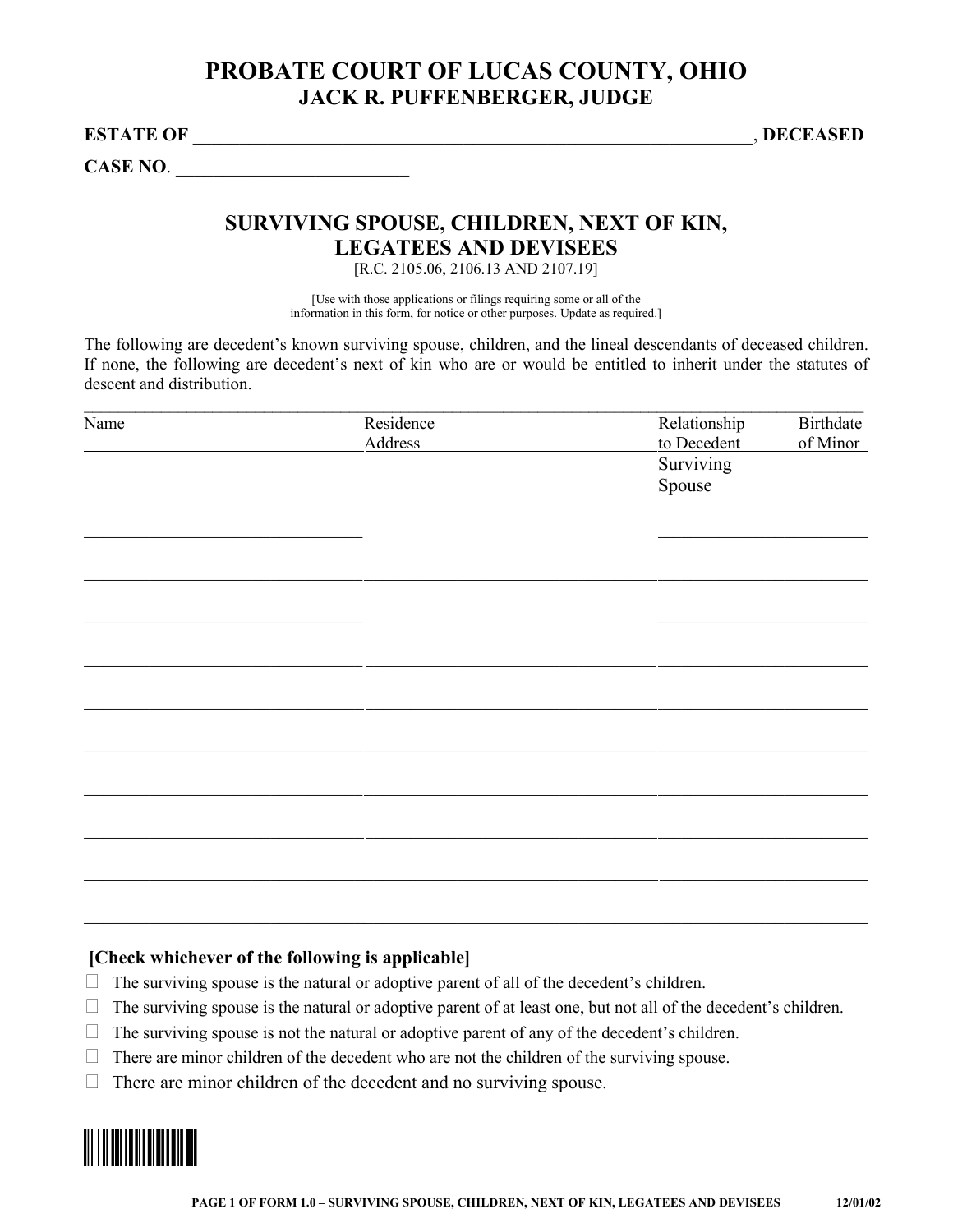# $CASE NO.$

The following are the vested beneficiaries named in the decedent's will:

| Name                                             | Residence<br>Address                                                                                                                                                                                   | Birthdate<br>of Minor |
|--------------------------------------------------|--------------------------------------------------------------------------------------------------------------------------------------------------------------------------------------------------------|-----------------------|
|                                                  |                                                                                                                                                                                                        |                       |
|                                                  |                                                                                                                                                                                                        |                       |
|                                                  |                                                                                                                                                                                                        |                       |
|                                                  |                                                                                                                                                                                                        |                       |
|                                                  |                                                                                                                                                                                                        |                       |
|                                                  |                                                                                                                                                                                                        |                       |
|                                                  |                                                                                                                                                                                                        |                       |
|                                                  |                                                                                                                                                                                                        |                       |
|                                                  |                                                                                                                                                                                                        |                       |
|                                                  |                                                                                                                                                                                                        |                       |
|                                                  |                                                                                                                                                                                                        |                       |
|                                                  |                                                                                                                                                                                                        |                       |
|                                                  |                                                                                                                                                                                                        |                       |
|                                                  |                                                                                                                                                                                                        |                       |
|                                                  |                                                                                                                                                                                                        |                       |
|                                                  |                                                                                                                                                                                                        |                       |
|                                                  |                                                                                                                                                                                                        |                       |
|                                                  |                                                                                                                                                                                                        |                       |
|                                                  |                                                                                                                                                                                                        |                       |
|                                                  |                                                                                                                                                                                                        |                       |
|                                                  |                                                                                                                                                                                                        |                       |
|                                                  |                                                                                                                                                                                                        |                       |
|                                                  |                                                                                                                                                                                                        |                       |
|                                                  |                                                                                                                                                                                                        |                       |
| [Check whichever of the following is applicable] |                                                                                                                                                                                                        |                       |
|                                                  |                                                                                                                                                                                                        |                       |
| $\Box$                                           | The will contains a charitable trust or a bequest or devise to a charitable trust, subject to R.C. 109.23 to 09.41.<br>The will is not subject to R.C. 109.23 to 109.41 relating to charitable trusts. |                       |

Applicant (or give other title)

Date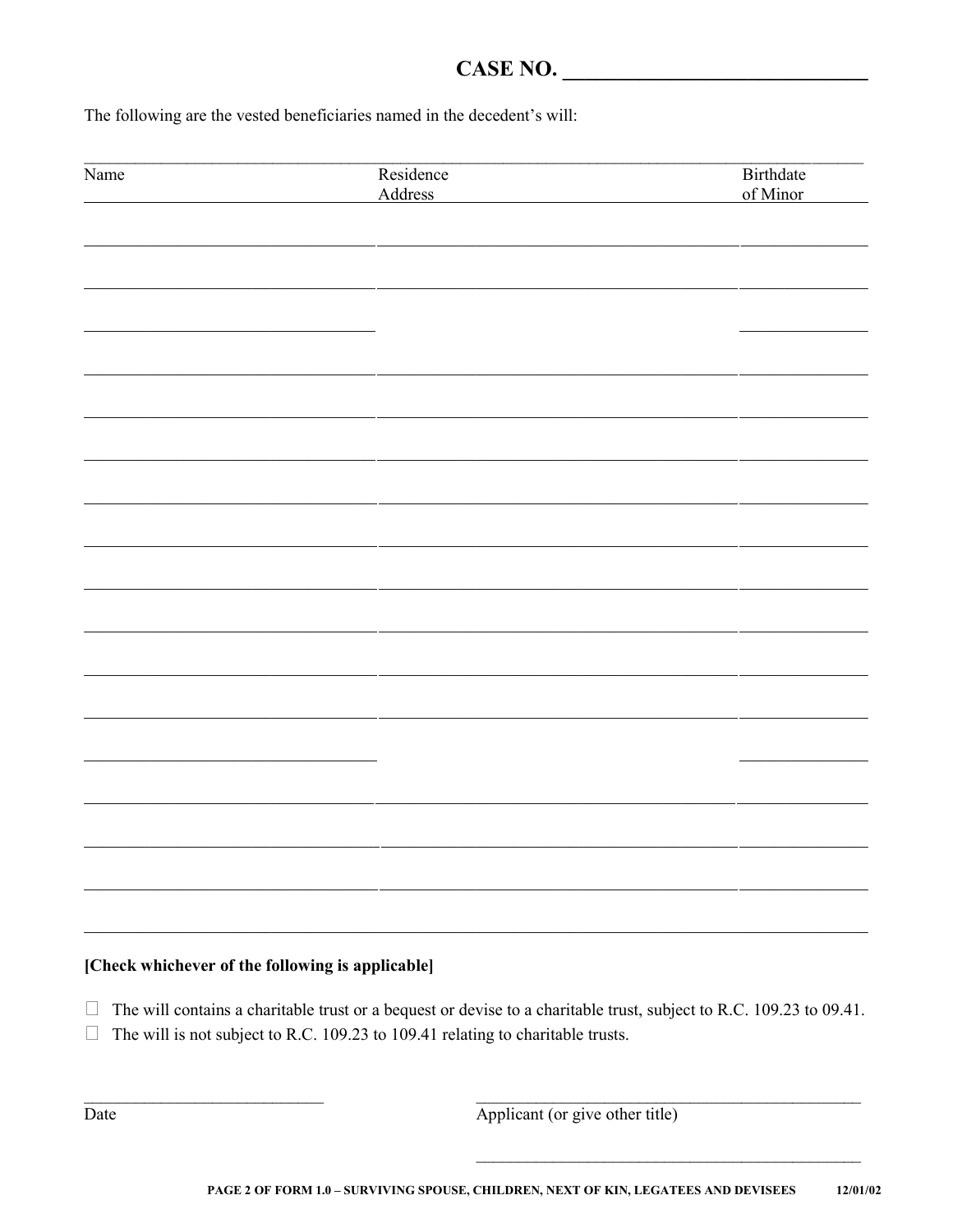# **PROBATE COURT OF LUCAS COUNTY, OHIO JACK R. PUFFENBERGER, JUDGE**

|         | CASE NO.                                                                       |                                                                                                                                                                                                                                                        |
|---------|--------------------------------------------------------------------------------|--------------------------------------------------------------------------------------------------------------------------------------------------------------------------------------------------------------------------------------------------------|
|         |                                                                                | NEW CASE INFORMATION STATEMENT                                                                                                                                                                                                                         |
|         | LATER WILL WAS FOUND ON DEPOSIT FOR THIS DECEDENT.                             | THE UNDERSIGNED CERTIFIES THAT THE WILLS ON DEPOSIT HAVE BEEN EXAMINED AND NO                                                                                                                                                                          |
|         | ATTACHED HERETO.                                                               |                                                                                                                                                                                                                                                        |
|         | DEPUTY CLERK, PROBATE COURT                                                    |                                                                                                                                                                                                                                                        |
|         |                                                                                | <b>ATTORNEY OF RECORD TO COMPLETE THE FOLLOWING SECTION</b>                                                                                                                                                                                            |
|         | PENDING IN ANY JUDICIAL SYSTEM.                                                | THE UNDERSIGNED CERTIFIES THAT THIS CASE $\Box$ IS, $\Box$ IS NOT RELATED TO ANY CASE NOW                                                                                                                                                              |
|         |                                                                                |                                                                                                                                                                                                                                                        |
|         |                                                                                | DESCRIPTION AND JURISDICTION OF RELATED CASE ___________________________________                                                                                                                                                                       |
|         |                                                                                | PLEASE CHECK ONE OF THE FOLLOWING:<br>ESTATE OR RELIEF FILED HEREWITH WILL ONLY $\Box$ TAX ONLY $\Box$ REAL ESTATE ONLY<br>ESTATE OR RELIEF EXPECTED TO BE FILED ON OR BEFORE ______________________________                                           |
|         |                                                                                | PLEASE CHECK ONE OF THE FOLLOWING REGARDING CITATION TO THE SURVIVING SPOUSE:<br>DATE OF DEATH IS ON OR AFTER JANUARY 1, 2002, CITATION TO SURVIVING SPOUSE TO ISSUE                                                                                   |
|         |                                                                                | FOR DATES OF DEATH PRIOR TO JANUARY 1, 2002                                                                                                                                                                                                            |
|         | SPOUSE IS SOLE BENEFICIARY, CITATION IS UNNECESSARY                            |                                                                                                                                                                                                                                                        |
|         | SPOUSE IS NOT SOLE BENEFICIARY, PLEASE ISSUE A CITATION<br>NO SURVIVING SPOUSE |                                                                                                                                                                                                                                                        |
|         | NO WILL FILED FOR PROBATE                                                      |                                                                                                                                                                                                                                                        |
|         | CITATION TO SPOUSE IS TO BE ISSUED AT REQUEST OF ATTORNEY OF RECORD            |                                                                                                                                                                                                                                                        |
|         | requirement.                                                                   | <b>STATEMENT OF PERMANENT ADDRESS</b><br>The following address is my permanent address. I understand that I am required to notify the Court of<br>any change in my address and that the Court is authorized to remove me if I fail to comply with this |
|         | Signature, Attorney of Record                                                  | Signature, Applicant                                                                                                                                                                                                                                   |
|         | Print Attorney Name                                                            | Print Name                                                                                                                                                                                                                                             |
| Address |                                                                                | Address                                                                                                                                                                                                                                                |
|         | <b>Phone Number</b>                                                            | <b>Phone Number</b>                                                                                                                                                                                                                                    |
|         | Ohio Supreme Court ID Number                                                   |                                                                                                                                                                                                                                                        |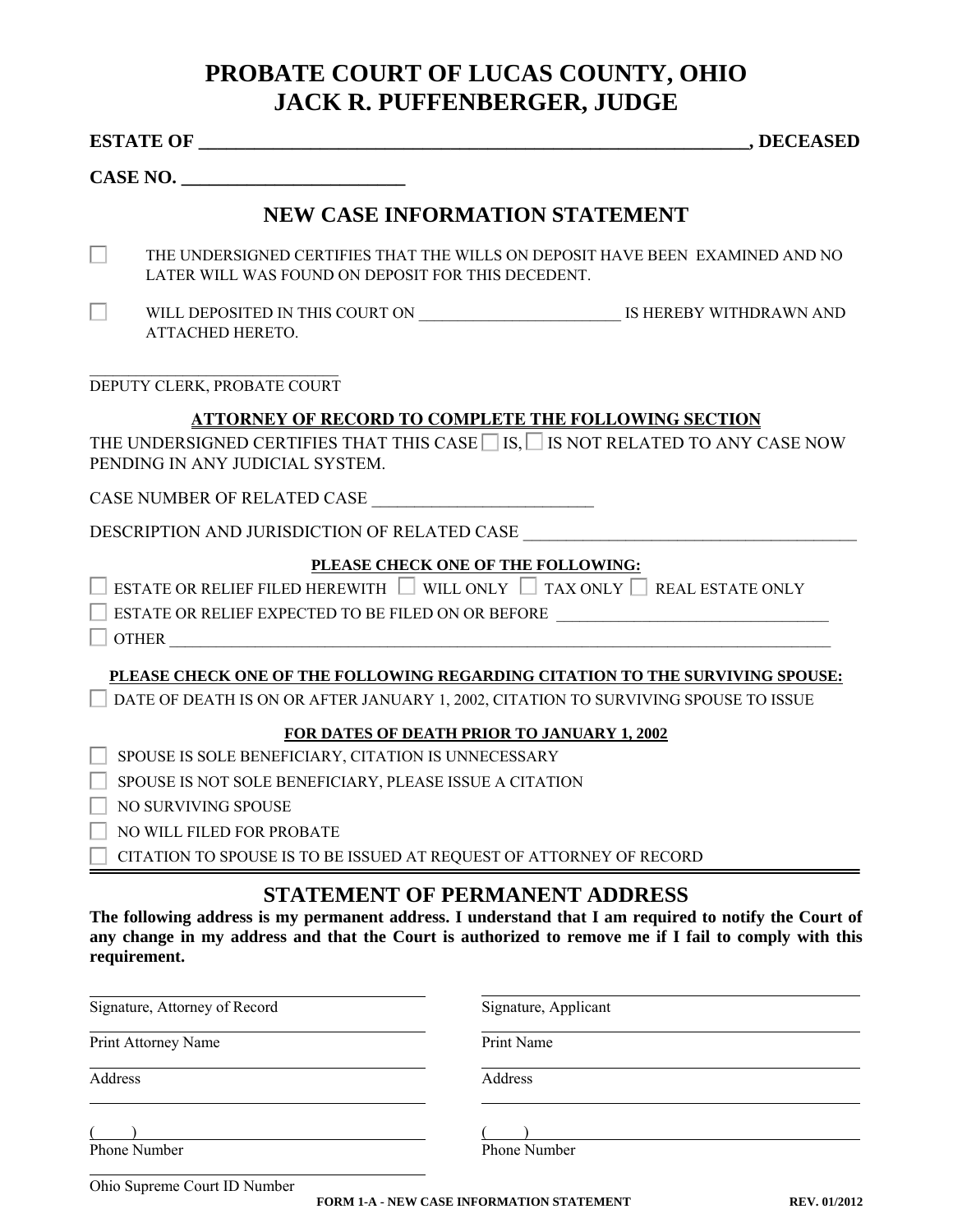### **IN THE LUCAS COUNTY PROBATE COURT JUDGE JACK R. PUFFENBERGER**

|                                                                                        | , DECEASED                                                                                                    |  |  |
|----------------------------------------------------------------------------------------|---------------------------------------------------------------------------------------------------------------|--|--|
| CASE NO. $\qquad \qquad$                                                               |                                                                                                               |  |  |
|                                                                                        | <b>APPLICATION FOR APPOINTMENT OF SPECIAL COMMISSIONER</b><br>FOR RELEASE OF DECEDENT'S FINANCIAL INFORMATION |  |  |
|                                                                                        |                                                                                                               |  |  |
|                                                                                        |                                                                                                               |  |  |
| <b>Street Address</b>                                                                  |                                                                                                               |  |  |
| City or Village, or Township State                                                     | Zip Code                                                                                                      |  |  |
| Now comes                                                                              |                                                                                                               |  |  |
| licensed in the State of Ohio and requests the appointment of him/her self, as Special |                                                                                                               |  |  |
|                                                                                        | Commissioner to receive all information regarding a decedent's assets held with the following                 |  |  |
|                                                                                        | financial institutions, including but not limited to account numbers, dollar values, whether                  |  |  |
|                                                                                        | there are beneficiaries, their identities, etc. Applicant requests authority to obtain information            |  |  |
|                                                                                        | regarding decedent's accounts and balances at the following institution(s) for purposes of                    |  |  |
|                                                                                        | pursuing an estate administration, a relief from administration, or a summary release from                    |  |  |
| administration:                                                                        |                                                                                                               |  |  |
|                                                                                        |                                                                                                               |  |  |
|                                                                                        |                                                                                                               |  |  |
|                                                                                        |                                                                                                               |  |  |
|                                                                                        |                                                                                                               |  |  |
|                                                                                        | The decedent's surviving spouse, next of kin, legatees, and devisees known to applicant are                   |  |  |
|                                                                                        | listed on attached Probate Form 1.0 (next of kin). Attached is a copy of Decedent's death                     |  |  |
| certificate.                                                                           |                                                                                                               |  |  |
|                                                                                        |                                                                                                               |  |  |
|                                                                                        |                                                                                                               |  |  |
| <b>Attorney Signature</b>                                                              | Phone Number (include area code)                                                                              |  |  |
| <b>Typed Name</b>                                                                      | <b>Attorney Registration Number</b>                                                                           |  |  |
| <b>Address</b>                                                                         | *Attorney E-mail (Required)                                                                                   |  |  |
| City, State, Zip                                                                       |                                                                                                               |  |  |

**LCPC Form ASRDF - APPLICATION SEEKING RELEASE OF DECEDENT'S FINANCIAL INFORMATION**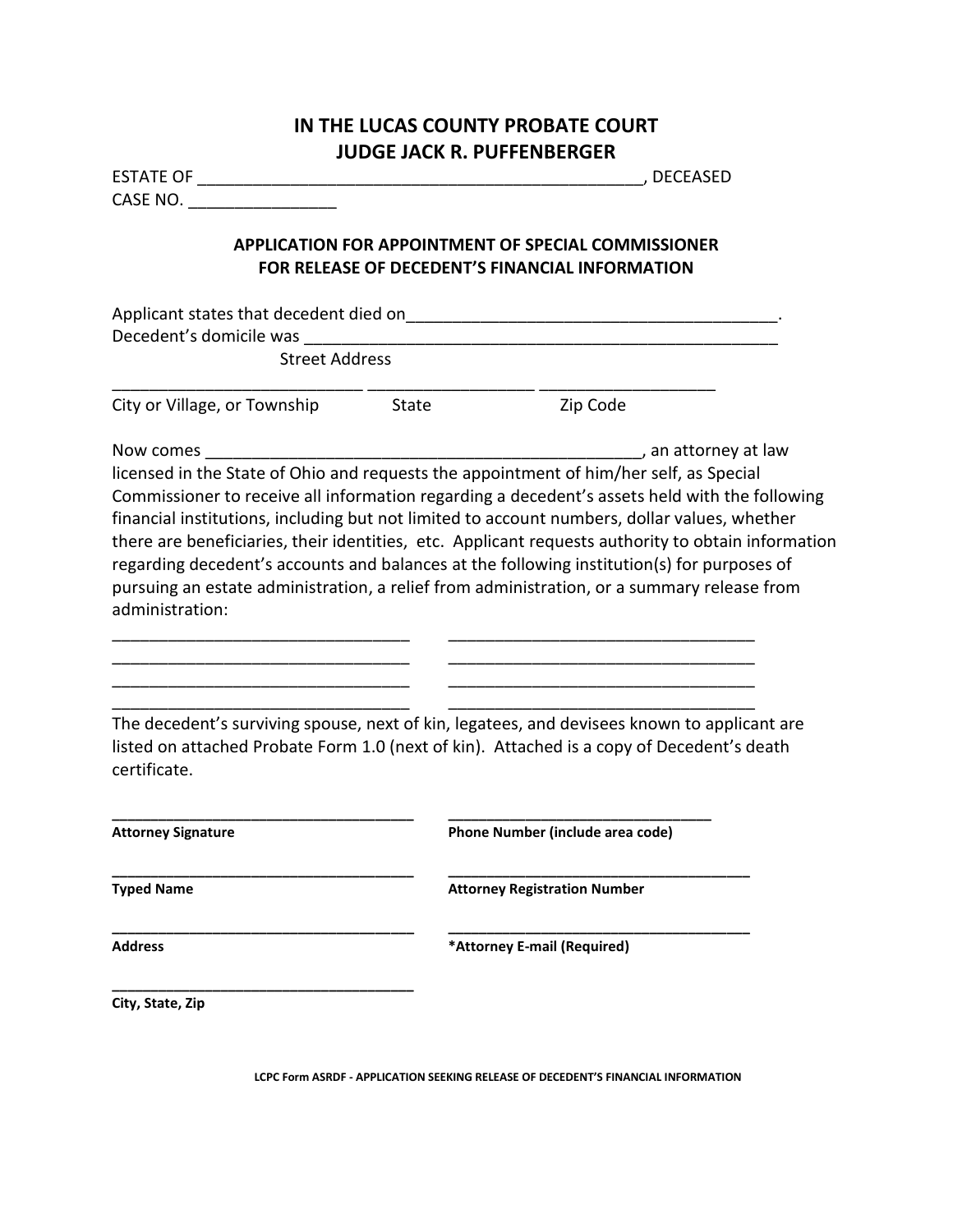## **IN THE LUCAS COUNTY PROBATE COURT JUDGE JACK R. PUFFENBERGER**

### **JUDGMENT ENTRY APPOINTING COMMISSIONER AND ORDERING RELEASE OF FINANCIAL INFORMATION**

The Court finds that the Application is well taken regarding the appointment of the attorneyapplicant as Special Commissioner to obtain certain of Decedent's financial information for the sole purpose of evaluating whether to file a full estate administration, a relief from administration, or a summary release from administration is in the best interest of the Decedent's creditors, surviving spouse, beneficiaries, and next-of-kin.

#### **The Court ORDERS the following**:

- 1. Attorney \_\_\_\_\_\_\_\_\_\_\_\_\_\_\_\_\_\_\_\_\_\_\_\_\_\_\_\_\_\_\_\_\_, Special Commissioner, is appointed to obtain certain of Decedent's financial information for the sole purpose of evaluating whether to file a full estate administration, a relief from administration, or a summary release from administration.
- 2. Upon written request of the Special Commissioner, those financial institutions identified in the application are authorized to and shall promptly release and deliver to the Special Commissioner (a) a description of each financial asset or account titled in the Decedent's name and the manner of ownership, (b) the last four digits of the account number for each financial asset or account, and (c) the date of death value of each of those assets and accounts.
- 3. The Special Commissioner shall (a) store such information in a safe and secure manner, (b) maintain the confidentiality of such records, (c) act in a fiduciary manner regarding Decedent's beneficiaries and next-of-kin, (d) not disclose or otherwise distribute such information to any person or entity, or as otherwise required by applicable law or order of this Court, and (e) file a report of findings with the Court using LCPC Form Report of Findings of Financial Information no later than 30 Calendar Days after receipt of the financial information.
- 4. **No estate assets may be transferred without further Order of this Court.**

**\_\_\_\_\_\_\_\_\_\_\_\_\_\_\_\_\_\_\_\_\_\_\_\_\_\_ \_\_\_\_\_\_\_\_\_\_\_\_\_\_\_\_\_\_\_\_\_\_\_\_\_\_\_\_\_\_\_\_**

#### **DATE JUDGE JACK R. PUFFENBERGER**

**LCPC Form ASCODJE - JUDGMENT ENTRY APPOINTING SPECIAL COMMISSIONER AND ORDERING RELEASE OF DECEDENT'S FINANCIAL INFORMATION**